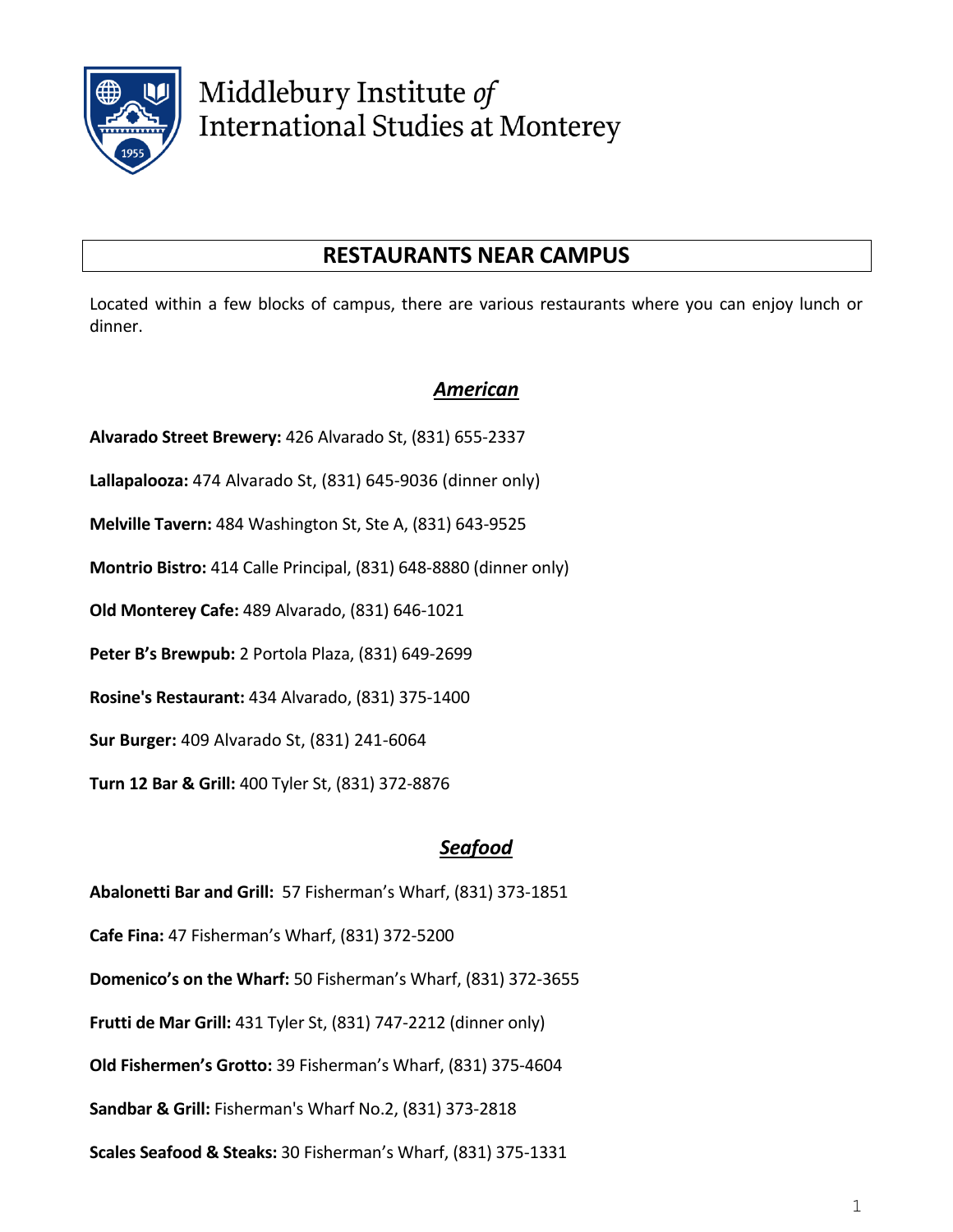#### *Asian*

**Aabha Indian Grill:** 414 Alvarado St, (831) 641-7924 **Ambrosia India Bistro:** 565 Abrego St, (831) 641-0610 **China Garden:** 600 Munras St, (831) 375-1111 **Full Moon Mandarin Cuisine:** 429 Alvarado St, (831) 333-1288 **Ocean Sushi Deli**: 165 Webster St, (831) 645-9876 **Poke Lab:** 475 Alvarado St, (831) 200-3474 **Sapporo:** 3 Fishermen's Wharf #2, (831) 333-1616 **Siamese Bay Restaurant:** 131 Webster St, (831) 373-1550 **Sushi Fly:** 413 Alvarado St, (831) 920-1242 (dinner only) **Toribashi:** 487 Alvarado St, (831) 643-9556

#### *Coffee Shops & Cafes*

**Alta Bakery and Café:** 502 Munras Ave, (831) 920-1018

**Cafe Lumiere:** 365 Calle Principal, (831) 920-2451

**East Village Coffee Lounge:** 498 Washington, (831) 373-5601 (open mike & live music nights)

**Paris Bakery Cafe:** 271 Bonifacio Place, (831) 646-1620

**Parker-Lusseau Pastries:** 539 Hartnell St, (831) 641-9188

**Peet's Coffee & Tea:** 560 Munras Ave, (831) 641-9029

**Plumes Coffee House:** 400 Alvarado St, (831) 373-4526

**Starbucks**: 316 Alvarado St, (831) 646-1182

**TZone:** 460 Alvarado St, (831) 999-3636

**Water + Leaves:** 95 Fisherman's Wharf #1, (831) 324-4058

#### *Delis and Sandwich Shops*

**The Bagel Bakery:** 452 Alvarado St, (831) 372-5242

**Boardwalk Sub Shop:** 470 Alvarado St, (831) 264-1171